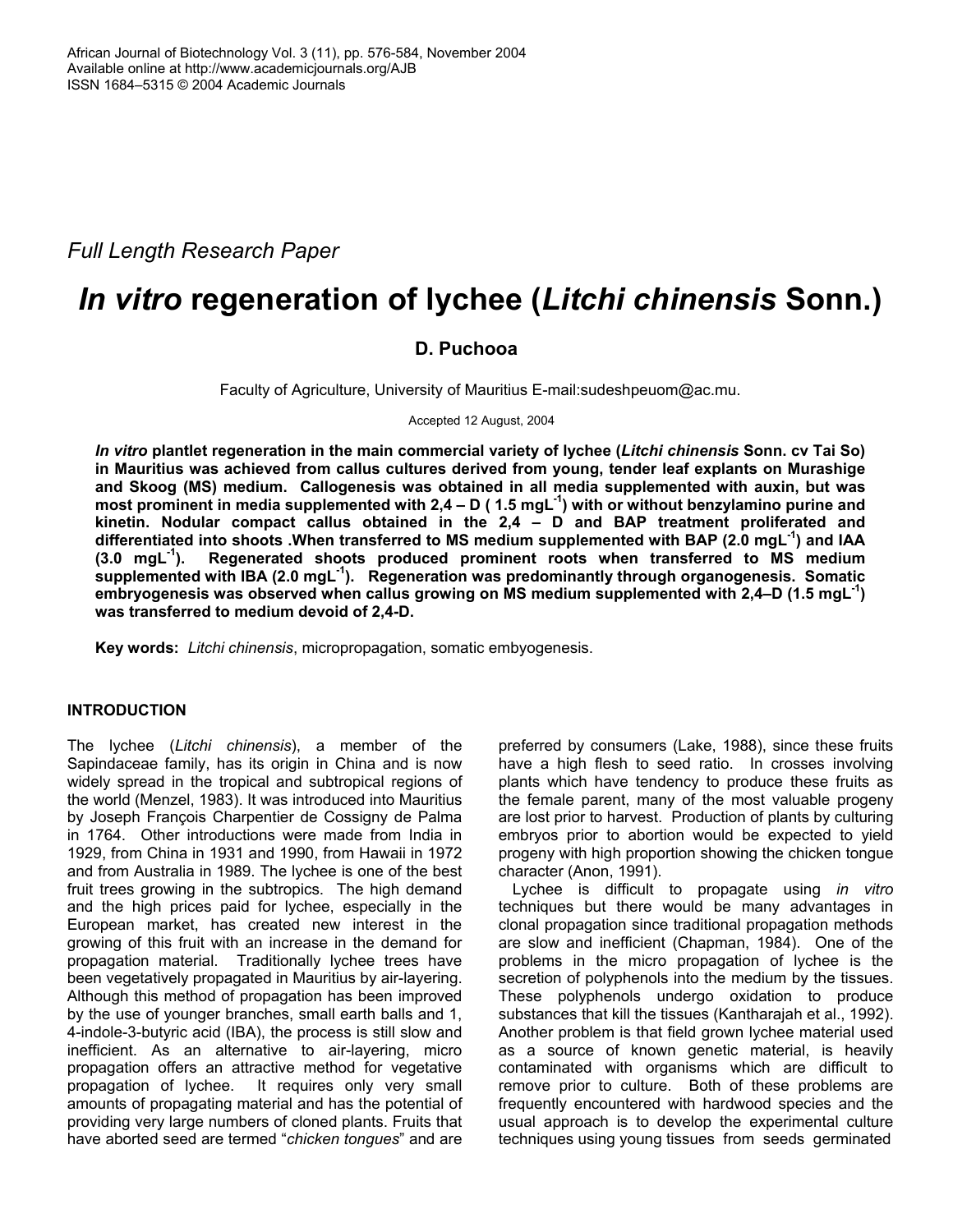*in vitro*. This technique has the advantage of providing very clean material as well as producing juvenile tissues which usually respond well in culture (Durzan, 1984).

With lychee, so far, even the experiments using juvenile tissues have not been successful in micropropagation (Kantharajah et al., 1992). Fu and Tang (1983) attempted anther cultures of two lychee varieties. While haploid plants have little use, the potential from this technique does exist if diploid plants could be regenerated from haploid callus. The regeneration frequency of the two cultivars used by Fu and Tang (1983) was very low. Kantharajah et al. (1992) attempted developing methods for rescuing and culturing immature embryos and achieving multiplication through induction of adventitious buds from the embryonic shoots. The varieties studied were Bengal, Kwai May Pink and Wai Chee. One of the problems encountered by these workers was the browning of very young tissues.

Although no plantlets were obtained, Kantharajah *et al.* (1992) believe that the induction of multiple shoots from lychee provides one method of clonal propagation and, if successfully applied, could produce up to 15 plants from a single embryo. Das et al. (1999) managed to induce multiple shoot in five genotypes of *Litchi chinensis* Sonn. by direct germination of lychee seeds in MS liquid medium supplemented with benzyl adenine (BA) (20 mgL<sup>-1</sup>) and supported on filter-paper bridge. Contamination and browning were again the major problems encountered by these workers.

One of the first works on somatic embryogenesis in lychee was by Amin and Razzaque (1995) who managed to induce somatic embryogenesis in the cultures of zygotic embryos of lychee using BA  $(5 \text{ mgl}^{-1})$  and activated charcoal (1 gL<sup>-1</sup>). Although about 40% of the *in vitro* formed embryos matured, no plantlets were obtained. In their work on somatic embryos derived from lychee zygotic embryos, Zhou et al. (1996) had some difficulty in germinating the somatic embryos. On the other hand, Yu and Chen (1998) reported the development and maintenance of highly embryogenic suspensions and protoplast isolation for several lychee cultivars. In another work, Yu et al. (2000) managed to successfully culture lychee protoplasts of the cultivar 'Xiafanzhi' from suspensions, only after embedding them in Ca-alginate beads. Although the successful culture of lychee protoplasts could facilitate their use in lychee breeding, the regeneration frequency was low.

#### **Materials and Methods**

**Source of tissue and preparation of explants:** Seedlings of lychee (Litchi chinensis Sonn.) Tai So' variety were used as the source of tissue for all experiments. The plants were grown in trays in sterile potting media, fed regularly with "Doff Plant Feed<sup>TM</sup>" together with a spraying regime (Table 1) of a pesticide and a systematic fungicide to reduce possible contaminants.

Where possible, the plants were watered without excessive

wetting of the aerial portions of the plant. Young leaves from the germinated seedlings were used as explants in all studies.

**Table 1.** Pesticide treatment of stock plants.

| <b>Pesticide</b><br>(Trade mark) | <b>Application rat</b><br>(Concentration) |
|----------------------------------|-------------------------------------------|
| Benomyl                          | $0.5$ gL <sup>-1</sup>                    |
| Champion                         | $2.0$ mLL $^{-1}$                         |
| Folithion                        | 1.0 $gL^{-1}$                             |
| Lannate                          | 1.0 $gL^{-1}$                             |
| Peropal                          | 1.0 $gL^{-1}$                             |
| Welgro                           | 1.0 <sub>q</sub>                          |

#### **Preliminary experiment 1 (PE1) - sterilisation**

The culture medium devised by Murashige and Skoog (MS, 1962) supplemented with sucrose (20 gL $^{-1}$ ) and 2.0 mgL $^{-1}$  2,4dichloroxyphenoxy acetic acid (2,4-D) was used in all preliminary studies. The pH of the media was adjusted to 5.8 using sodium hydroxide or hydrochloric acid. Agar (Phytagel) was added to the media at a concentration of 0.25%. A wide range of sterilants, namely, sodium hypochlorite (NaOCl) - commercial bleach "Eau de Javel<sup>IM</sup>" containing 3.5% active ingredient, mercuric chloride, hydrogen peroxide and 95% ethanol were investigated. In all cases the detergent Tween 20 (Polyoxyethylene Sorbitan monolaurate) was added at a concentration of 2 drops per 100 mL of sterilant. The explants were sterilized in various concentrations of these sterilants for different periods of time. The explants were then rinsed three times in sterile distilled water - the first rinse lasting 5 min, the second 15 min and the final rinse lasted for 30 min. All plant tissue visibly damaged by the sterilant was removed. The plant material was cut into suitable sized explants and transferred onto the nutrient medium. The cultures were then transferred to the growth rooms and monitored for contamination. All cultures, unless stated, were incubated in a growth room with a culture environment of  $25 \pm 2^{\circ}$ C with a relative humidity of 40% and a 16 h light / 8 h dark cycle at an intensity of 27  $\mu$ E m<sup>-2</sup> s<sup>-1</sup>. From these experiments, a sterilization regime was adopted and used for all future experimentation.

#### **Preliminary experiment 2 (PE2) – browning**

The following experiments were carried out to eliminate explant browning *in vitro.* 

(i) Addition of polyvinylpyrrolidone (PVP – Mr 10,000) at a range of concentrations between 0.5 and 2.0%.

(ii) Soaking in a mixture of citric and ascorbic acid before inoculation and inclusion of this mixture in the culture medium. The concentration range tested for each was between 50 and 225  $mgL^{-1}$ .

#### **Plant growth regulators**

Based on results obtained from the preliminary studies, set of experiments were conducted to find the most appropriate plant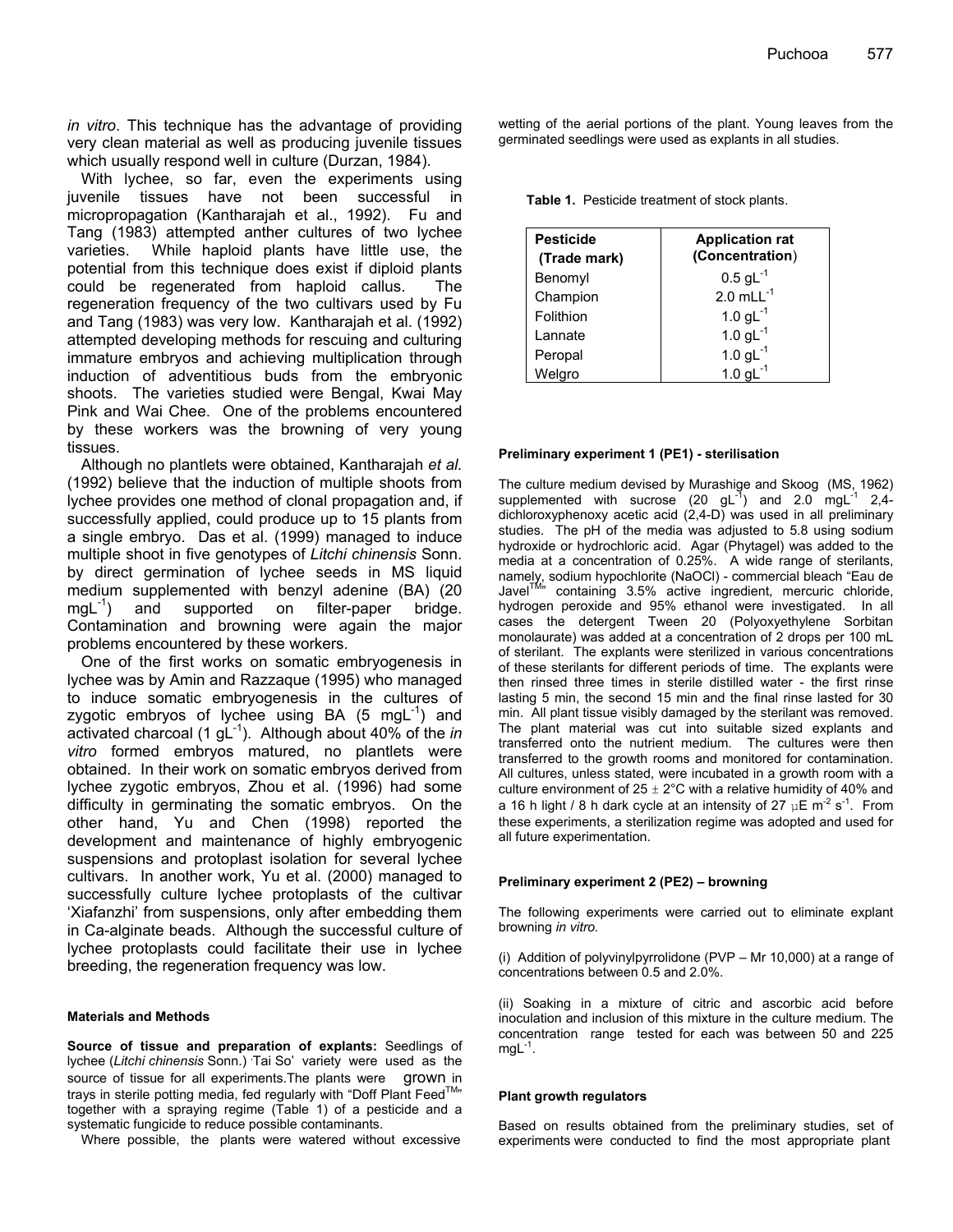growth regulator supplements to be used for callus initiation apropagation, and plant regeneration.

Explants  $(1 \text{ cm}^2)$  were inoculated onto MS basal salt formulation supplemented with 3% sucrose (w/v), 0.25% Phytagel, 225 mgL<sup>-1</sup> each of ascorbic and citric acid and a range of combinations of auxins: 2,4-D  $(0.5 - 2.0 \text{ mgL}^{-1})$ , 1-naphthalene acetic acid (NAA)  $(0.5 - 2.0 \text{ mgl}^{-1})$  and IAA  $(0.5 - 5.0 \text{ mgl}^{-1})$  and the cytokinins, 6-Benzylamino purine (BAP)  $(0.5 - 4.0 \text{ mgL}^{-1})$  and kinetin  $(1.0 - 2.0 \text{ mgL}^{-1})$ mgL $^{-1}$ ). The medium pH was adjusted to 5.6 – 5.8 before autoclaving at 121 $\mathrm{^0C}$  for 15 min and cultures were grown for four weeks at a temperature of  $25 \pm 2^{\circ}$ C. The experiment was repeated twice with 10 replicates and two explants per replicate.

In the first set of experiments, only the effects of the auxins on callus induction were investigated over four weeks. Based on the results obtained, the effects of combinations of the auxin selected and the two cytokinins on callus induction were investigated over four weeks. This combination was selected for callus propagation. For the regeneration studies, only combinations of BAP and 1,4 indole-3-acetic acid (IAA) were investigated, as according to literature (Gharyal and Maheshwari, 1981), woody trees seem to respond positively towards these growth regulators. The calli (1 g fresh mass) were transferred to MS medium with 3% sucrose (w/v), 0.25% Phytagel, 225 mgL $^{-1}$  of each ascorbic and citric acid and combinations of BAP ( $0.5 - 4.0$  mgL<sup>-1</sup>) and IAA ( $0.0 - 5.0$  mgL<sup>-1</sup>). Cultures were grown under white fluorescent light at a photon flux of 27  $\mu$ Em<sup>-2</sup> s<sup>-1</sup>at 16 hour light / 8 h dark period. The effects of 1,4indole-3-butyric acid (IBA) and NAA in rooting of in vitro raised shoots were also investigated. The concentration range of IBA and NAA tested was  $1.0 - 3.0$  mgL<sup>-1</sup>. Control cultures were raised on MS basal medium devoid of any growth regulators. Visual observations of the cultures were made every week and the percentage of cultures showing callusing, shoot bud differentiation / development and/or rooting was recorded.

#### **Somatic Embryogenesis**

According to a number of workers (Merkle, 1995; Yu et al., 2000), culturing on medium supplemented with 2,4-D followed by growth of the callus onto medium devoid of 2,4-D, gives rise to somatic embryos and eventually to plantlets. As in this study growing calli, previously grown on medium supplemented with 2,4-D and BAP, and transferred to medium devoid of 2,4-D but supplemented with IAA and BAP gave rise to plantlets, prompted an investigation into the possibility of somatic embryogenesis occurrence. Young lychee explants which were cultured onto MS medium supplemented with 2,4-D (1.5 mgL $^{-1}$ ), were transferred onto MS medium devoid of 2,4-D but maintaining the other supplements and grown at the same environmental conditions. After three subcultures (30 day culture interval) histological analyses were done on the calli to check for the presence of somatic embryos.

#### **Specimen preparation for light microscopy**

**Fixation and dehydration:** Sections of the callus*,* 1 mm thick, were fixed daily in 2% paraformaldehyde / 2.5% glutaraldehyde fixative buffered with 0.1 M sodium cacodylate (pH 7.0) for 16h at  $4^{\circ}$ C. The specimens were then washed in the buffer followed by fixation in 1% osmium tetroxide in 0.1 M sodium cacodylate buffer at  $4^{\circ}$ C overnight. After washing three times in the buffer, specimens were dehydrated through 10, 20, 30, 50, 70 and 90% ethanol to absolute ethanol.

**Embedding:** The specimens were transferred overnight through two changes of propylene oxide and on to propylene oxide plus Araldite mixture (Araldite CY 212 : dodeoenyl succinic anhydride:

dibutyl phthalate: n-benzyl dimethyl amine - 10:10:1:0.4 ) in a ratio of 1:1. The propylene oxide was then allowed to evaporate and the Araldite mixture changed three times over a period of two days. The resin specimens were transferred into plastic molds containing the liquid resin and placed into an oven at  $60^{\circ}$ C for polymerizing overnight.

**Microtomy:** The specimen block was rough trimmed to exclude excess plastic matrix and to expose the surface of the specimen. The roughly trimmed block was mounted into a Reichert Ultracut microtome and  $1-2 \mu m$  sections were cut using glass knives.

**Staining:** For the staining, the Sass (1967) method was used. Histological observations were made through a light microscope on sections obtained. Photographs were taken using an Olympus BH2 light microscope camera.

| <b>Sterilant</b>         | Time<br>(min) | % Sterile<br>leaf<br>explants |
|--------------------------|---------------|-------------------------------|
| Ethanol (95%)            | 5             | 0                             |
|                          | 10            | 2                             |
| Hydrogen peroxide (10%)  | 10            | 10                            |
|                          | 15            | 40                            |
| Mercuric Chloride (0.1%) | 10            | $100*$                        |
|                          | 15            | 100*                          |
|                          | 30            | $100*$                        |
| Sodium Hypochlorite (1%) | 5             | 35                            |
|                          | 10            | 45                            |
|                          | 15            | 45                            |
| Sodium Hypochlorite      | 5             | 60                            |
| $(1.5\%)$                | 10            | 65                            |
|                          | 15            | 70                            |
| Sodium Hypochlorite (2%) | 5             | $70*$                         |
|                          | 10            | 100*                          |
|                          | 15            | 100*                          |

**Table 2.** Percentage of sterile leaf explants after two weeks in culture following treatment with different sterilants.

\*necrotic explants

## **RESULTS**

**Sterilisation (PE1***) -* A prerequisite for successful culture is the establishment of an aseptic technique. Thus, the first experiment in this investigation involved the establishment of suitable sterilisation regimes for the leaf explant. As a large percentage of the contamination was of fungal origin, inclusion of benomyl in the pretreatment was essential for reducing the percentage contamination of the explants. Table 2 summarises the efficiency of the different sterilants.

The more 'violent' sterilization techniques markedly reduced explant vigour with marked shriveling and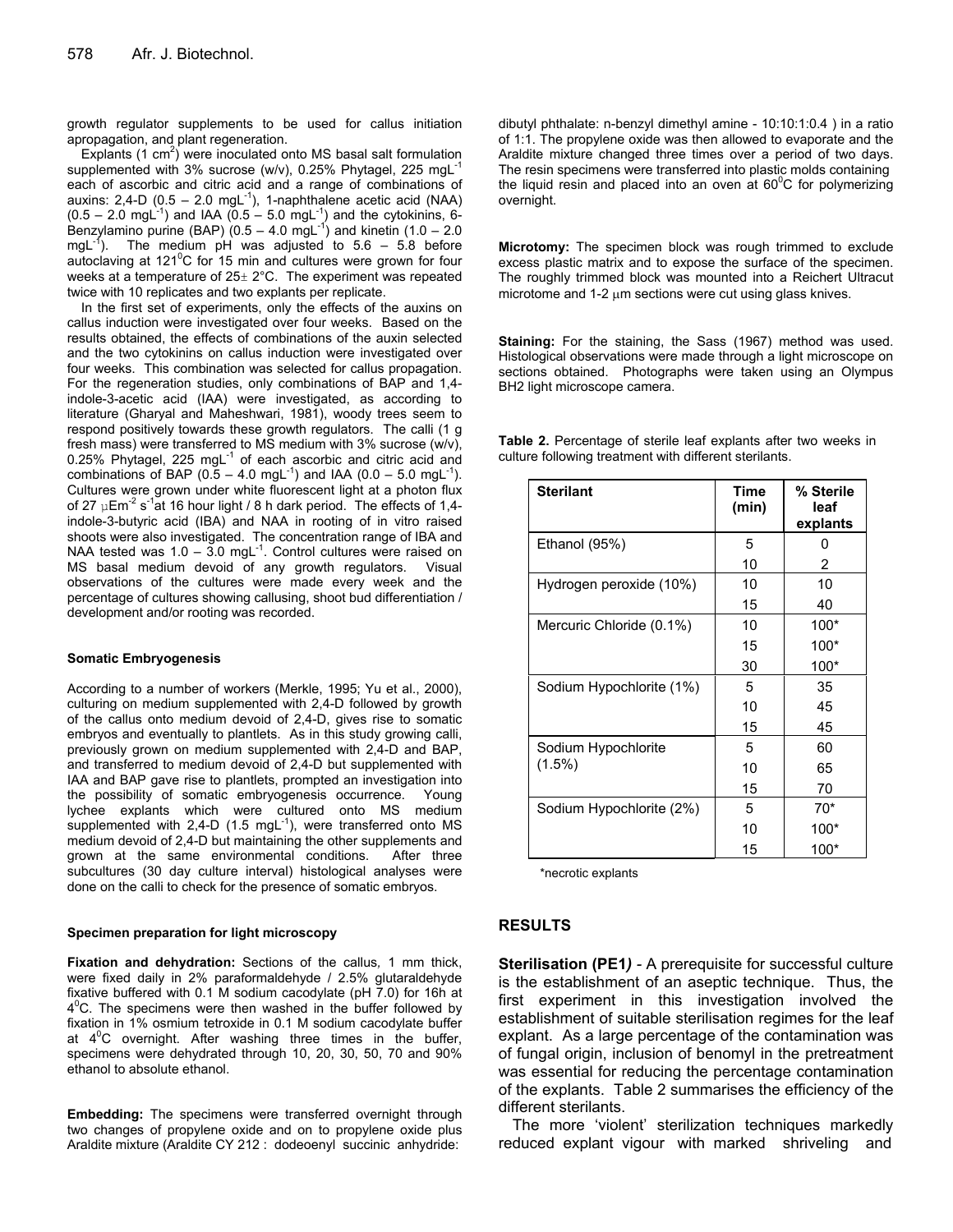necrosis of the explant. As a sterilant, ethanol was ineffective and resulted in partial dehydration of the explant as evidenced in the shrivelling of the plant material. Hydrogen peroxide although not very effective in terms of microbe elimination, did not damage plant tissue as the chemical is easy to remove and is a relatively 'soft' sterilant. While mercuric chloride is probably the most efficient sterilant, it has major drawbacks in that a large amount of tissue damage may occur from over zealous sterilization regimes, as noted. Sodium hypochlorite proved to be the best all round sterilant as it is effective not only in decontamination but is easy to remove resulting in minimal damage to explant tissue. Best results were obtained using 1.5% bleach for 15 min.

This sterilisation regime was therefore selected in subsequent experimentations. It should also be noted that although the 2.0% bleach was effective during decontamination, a high proportion of the explants became necrotic after some time in culture. Although not quantified, the obvious benefit from the inclusion of a detergent in the sterilizing routine was observed. In experiments where Tween 20 was deliberately omitted, an increase in the percentage of contamination was observed. There were clear exudates at the interface between the medium and the explant. However, no microbial presence was detected in them when these exudates were cultured on Luria-Bertani medium.Gram stains were also performed to determine whether microbial interaction was involved. These tests proved negative. The exuded substances may be a long chain polysaccharide as woody species are known to release large amounts of these into the medium after several weeks in culture. This is apparently a result of increased dictyosome numbers in the cultured material (Durzan, 1988).

|  | <b>Table 3.</b> Colour scores used to assess browning. |
|--|--------------------------------------------------------|
|--|--------------------------------------------------------|

| Rating   | <b>Remarks</b>                                        |  |  |
|----------|-------------------------------------------------------|--|--|
| $\Omega$ | Explant completely brown                              |  |  |
|          | Explant greenish brown                                |  |  |
| 2        | Explant green with necrotic spots                     |  |  |
| 3        | Browning along edges, green colour less<br>pronounced |  |  |
|          | Slight browning along cut edges                       |  |  |
| 5        | Completely green                                      |  |  |

## **Browning (PE2)**

In the first set of experiments, the efficiency of PVP (mol wt. 10,000) in eliminating browning using leaf explants was investigated. As culturing in low light has been suggested as a means to reduce and eliminate browning, the effects of two light regimes (complete darkness and

16 h and 8 h light dark to an illumination of 27  $\mu$ E m<sup>-2</sup> s<sup>-</sup>) were also investigated. Four different PVP concentrations (0.5, 1.0, 1.5 and 2.0%) were tried under the two light regimes.

Thus, there were eight treatments in all with two controls, one for each light regime. There were eight replicates per treatment. Browning was rated on an arbitrary scale over a period of four weeks as per Table 3.

In the second set of experiments to investigate the effects of antioxidants on browning, citric and ascorbic acids either alone or in combinations were used (0, 25, 150, and 225 mg $L^{-1}$  of each). The cultural conditions were same as in the previous experiment except that the cultures were grown in complete darkness only. There were eight replicates per treatment and browning was rated, as above, over a period of four weeks.

Results showed that PVP, at all concentrations, was unable to control browning of leaf explants. There were no significant differences at 5% level between the explants incubated in the dark and those subjected to an illumination of 27  $\mu$ E m<sup>-2</sup> s<sup>-1</sup> and 16 h light and 8 h dark period. This suggested that PVP was unable to bind to the polyphenols. Effects of PVP of higher molecular weights were not investigated, as they are insoluble.

Using ascorbic and/or citric acid, results showed that when ascorbic acid or citric acid is used singly, they are unable to control browning.However, when used in various combinations, they are very effective. This shows that ascorbic acid and citric acid have a greater penetrative power than PVP. Based on the results, a combination of ascorbic acid (225 mgL $^{-1}$ ) and citric acid  $(225 \text{ mgl}^{-1})$  was added to all culture media in subsequent experimentations. However, the pH of the medium was not allowed to be lower than 5.6.

Phenolics secretion as a result of wounding is more prominent during the few hours following excision. All explant excisions were therefore carried out in a sterile mixture of these two antioxidants (225 mgL $^{-1}$  of each). Browning could be further reduced when following excision the explants were cultured for a limited period of time (1-2 h) in liquid medium supplemented with the two antioxidants. This allowed large amounts of the phenolics to be released into the medium and at the same time allowing a better contact between the explants and the antioxidants so that when they were subsequently cultured onto solidified medium, the inhibitory effects of the phenolics was minimised.

## **Plant growth regulators**

In treatments which responded, callus started from cut ends of the explant and reached a maximum within 20- 25 days after inoculation. Among the three auxins tested individually (2,4-D, NAA and IAA) (Table 4) 2,4-D produced profuse, brown, compact and nodular callus (Figure 1). MS medium supplemented with NAA alone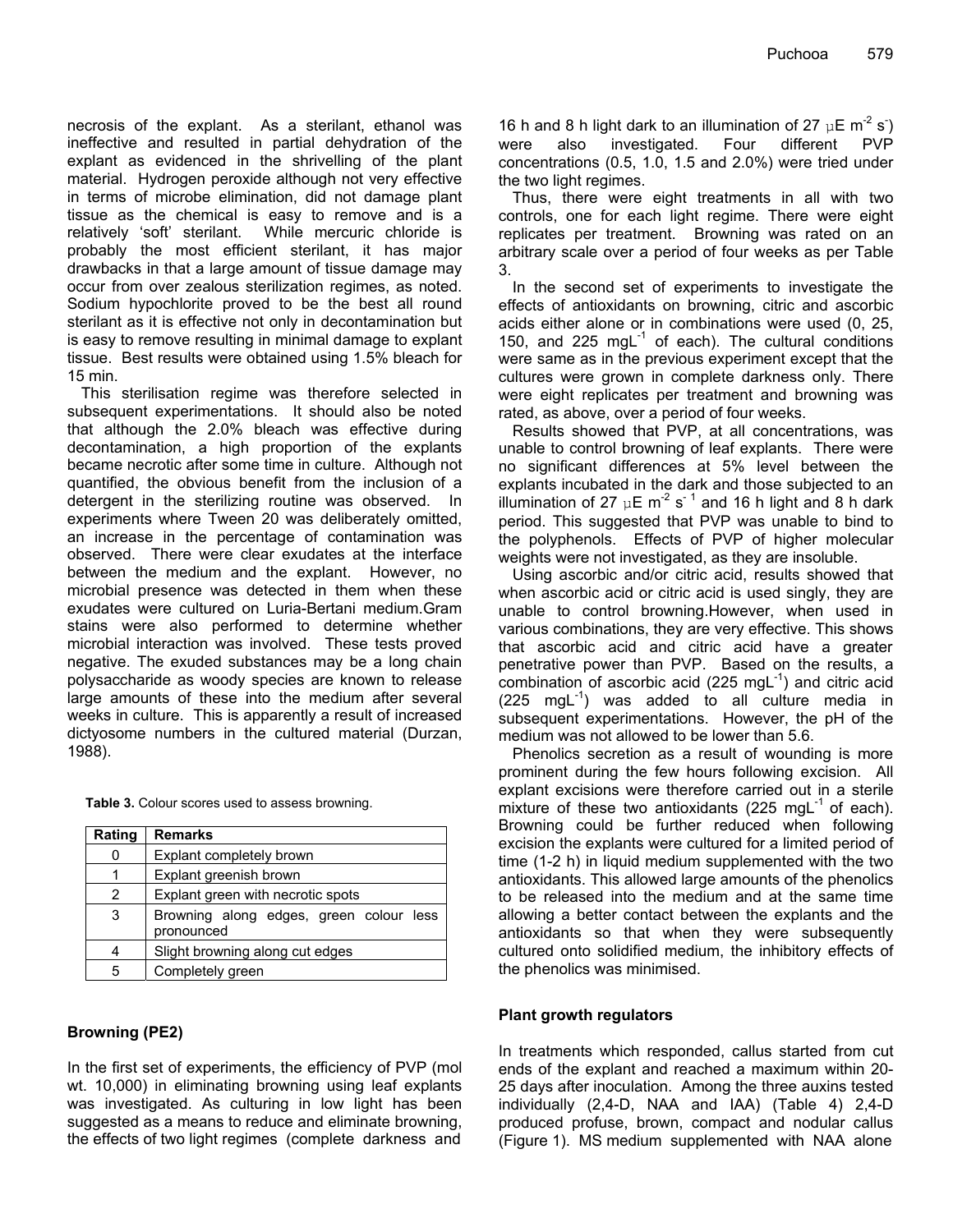produced yellowish green (Figure 2) / dark brown compact callus. Similarly inclusion of IAA alone in the medium produced either yellowish friable at low concentration to dark brown compact callus at higher concentrations. Maximum callusing response was observed both in 2,4-D (1.5 mgL<sup>-1</sup>)  $\pm$  BAP (1.0 mgL<sup>-1</sup>) and 2,4-D (1.5 mg $L^{-1}$ ) + kinetin (1.0 mg $L^{-1}$ ) combination (Table 5). Increasing the concentration of any auxin singly became inhibitory or ineffective to callus induction. Results also show that although an auxin alone can initiate callus induction, using a combination of auxin and cytokinin, does enhance callus production.

Callus obtained from young leaf explants, after two subcultures on the combination 2,4-D  $(1.5 \text{ mgL}^{-1})$  and BAP  $(1.0 \text{ mgl}^{-1})$  medium, were transferred to MS medium with various concentrations and combinations of BAP and IAA (Table 6). These two growth regulators were chosen because they are known to be effective in the regeneration of woody trees (Gharyal and Maheshwari, 1981). When the cytokinin was used singly in the culture medium, there was low frequency of differentiation.Maximum regeneration capacity was observed when 2 mgL $^{-1}$  BAP and 3 mgL $^{-1}$  IAA was used after 30 days of culture. Shoots were observed after a further two weeks in culture**.** 

The effect of IBA and NAA on rooting of in vitro raised shoots is shown in Table 7. These two growth regulators were used because IBA was used by Amin and Razzaque (1995) and NAA was used by Kantharajah et al. (1992), Das et al. (1999) and Yu et al. (2000) in their studies on lychee.

As expected, the auxins stimulated rhizogenesis. The regenerated shoots produced roots when transferred to MS medium supplemented with either IBA or NAA. Highest percentage rooting was obtained with 2.0 mg $L^{-1}$ IBA within three weeks in culture. Although NAA induced rooting, the roots were thin and delicate and the plantlets did not survive the hardening in peat, leca and vermiculite (1:1:1). On the other hand, plantlets in which roots were induced as a result of their treatment with IBA had a survival rate of approximately 40% when hardened.



 **Figure 1.** Brown, compact, nodular callus produced by 2,4-D.

| <b>Growth regulators</b><br>(mgl.) |     | Percentage<br>callus induction |
|------------------------------------|-----|--------------------------------|
|                                    | 0.5 | 30d                            |
|                                    | 1.0 | 55b                            |
|                                    | 1.5 | 65a                            |
| $2,4-D$                            | 2.0 | 60ab                           |
|                                    | 0.5 | 20f                            |
|                                    | 1.0 | 35d                            |
|                                    | 1.5 | 55a                            |

NAA | 2.0 | 50b

IAA 2.0 60a

0.5 20f 1.0 35e  $1.5$   $50c$ 



 **Figure 2.** Yellowish green compact callus produced by NAA.



 **Figure 3.** Bud emergence and development on medium supplemented with BAP and IAA.

## **Somatic Embryogenesis**

Observations using light microscope showed that embryogenic callus was formed in the presence of 2,4-D. Callus was composed of large, vacuolated cells with

|  |                                |  |  | <b>Table 4.</b> Effect of auxin on callus induction from |  |
|--|--------------------------------|--|--|----------------------------------------------------------|--|
|  | young leaf explants of lychee. |  |  |                                                          |  |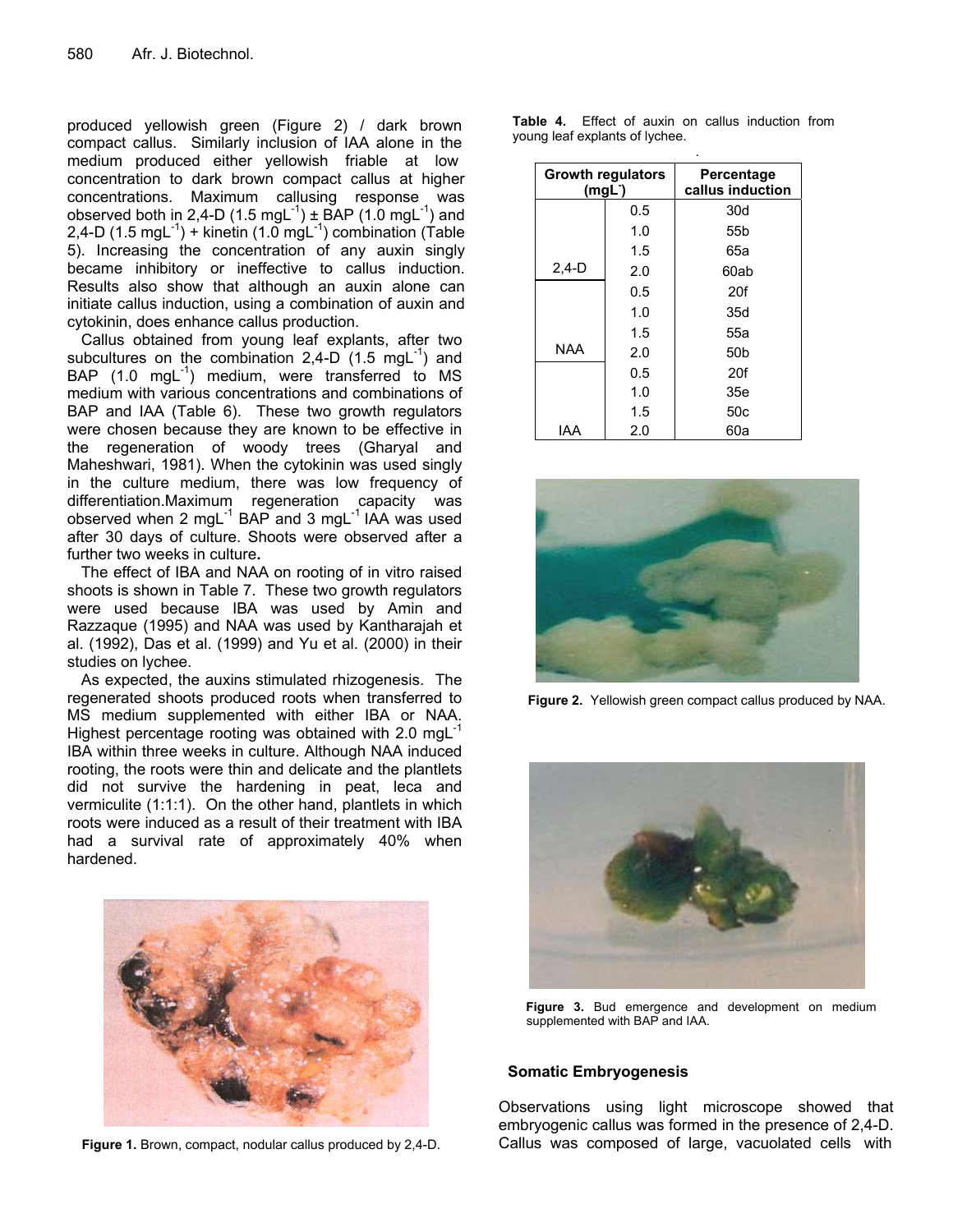| Growth Regulators (mgL <sup>-1</sup> ) | % Callus       |                  |
|----------------------------------------|----------------|------------------|
| 2,4-D                                  | <b>BAP</b>     | <b>Induction</b> |
| 0.5                                    | 1.0            | 38e              |
| 1.0                                    | 1.0            | 73b              |
| 1.5                                    | 1.0            | 83а              |
| 2.0                                    | 1.0            | 68 <sub>bc</sub> |
| 0.5                                    | 2.0            | 43с              |
| 1.0                                    | 2.0            | 68bc             |
| 1.5                                    | 2.0            | 53d              |
| 2.0                                    | 2.0            | 48c              |
| $2,4-D$                                | <b>Kinetin</b> |                  |
| 0.5                                    | 1.0            | 43с              |
| 1.0                                    | 1.0            | 48bc             |
| 1.5                                    | 1.0            | 58a              |
| 2.0                                    | 1.0            | 43с              |
| 0.5                                    | 2.0            | 38cd             |
| 1.0                                    | 2.0            | 53b              |
| 1.5                                    | 2.0            | 43c              |
| 2.0                                    | 2.0            | 38cd             |

**Table 5.**Effect of auxin and cytokinin on callus induction from young leaf explants of lychee

Means followed by the same letters are not significantly different (p < 0.05), from each other based on L.S.D.

thick walls and devoid of starch grains. Well-developed meristematic tissues containing small uniform, activelydividing meristem-like cells lacking intercellular spaces were observed (Figure 4). Some of the other observed when callus growing in the presence of 2,4-D was transferred onto medium lacking 2,4-D (Figure 4).

*In vitro* observations showed that once the callus grown on medium supplemented with 2,4-D was transferred to a medium devoid of 2,4-D, several bud-like structured emerged (Figure 5) but failed to develop into shoots.



**Figure 4** . Stages of development of the somatic embryos. Activity dividing meristem –like cells lacking intracellular spaces.

## **DISCUSSION**

A prerequisite for successful *in vitro* culture is the establishment of an aseptic technique. Sodium hypochlorite (1.5% and treatment time of 15 min) including Tween 20, proved to be the best all round

| Growth<br>Regulators (mgL | % Calli<br>forming<br>shoots |                 |
|---------------------------|------------------------------|-----------------|
| <b>IAA</b>                | <b>BAP</b>                   |                 |
| 0.0                       | 0.5                          |                 |
| 0.0                       | 1.0                          | 10 <sub>h</sub> |
| 0.0                       | 2.0                          | 30ef            |
| 0.0                       | 4.0                          | 20fg            |
| 1.0                       | 0.5                          |                 |
| 1.0                       | 1.0                          | 15g             |
| 1.0                       | 2.0                          | 50cd            |
| 1.0                       | 4.0                          | 30f             |
| 2.0                       | 0.5                          |                 |
| 2.0                       | 1.0                          | 25ef            |
| 2.0                       | 2.0                          | 65b             |
| 2.0                       | 4.0                          | 40de            |
| 3.0                       | 0.5                          |                 |
| 3.0                       | 1.0                          | 35e             |
| 3.0                       | 2.0                          | 80a             |
| 3.0                       | 4.0                          | 46.6d           |
| 4.0                       | 0.5                          |                 |
| 4.0                       | 1.0                          | 25f             |
| 4.0                       | 2.0                          | 55c             |
| 4.0                       | 4.0                          | 46.6d           |
| 5.0                       | 0.5                          |                 |
| 5.0                       | 1.0                          | 20fg            |
| 5.0                       | 2.0                          | 46.6d           |
| 5.0                       | 4.0                          | 35e             |

-: No response.

Means followed by the same letters are not significantly different (p< 0.05), from each other based on L.S.D.

| Growth<br>regulators | Concentration<br>$(mgl-1)$ | % Rooting        |
|----------------------|----------------------------|------------------|
|                      | 1.0                        | 56.6dc           |
| <b>IBA</b>           | 2.0                        | 76.6a            |
|                      | 3.0                        | 70 <sub>bc</sub> |
|                      | 1.0                        | 60d              |
| <b>NAA</b>           | 2.0                        | 66.6c            |
|                      | 3.0                        | 73.3b            |

**Table 7.** Effect of IBA and NAA on rooting of in vitro raised shoots of lychee.

Means followed by the same letters are not significantly different at 5% level of significance based on L.S.D.

sterilant for the successful sterilisation of young leaf explants of lychee. Browning, which has been reported by several workers to be inhibitory to the culture of lychee *in vitro* (Kantharajah et al., 1992, Das et al., 1999,

**Table 6**. Effect of various combinations of cytokinin (BAP) and auxin (IAA) on regeneration from young leaf derived callus of *Litchi chinensis* Sonn.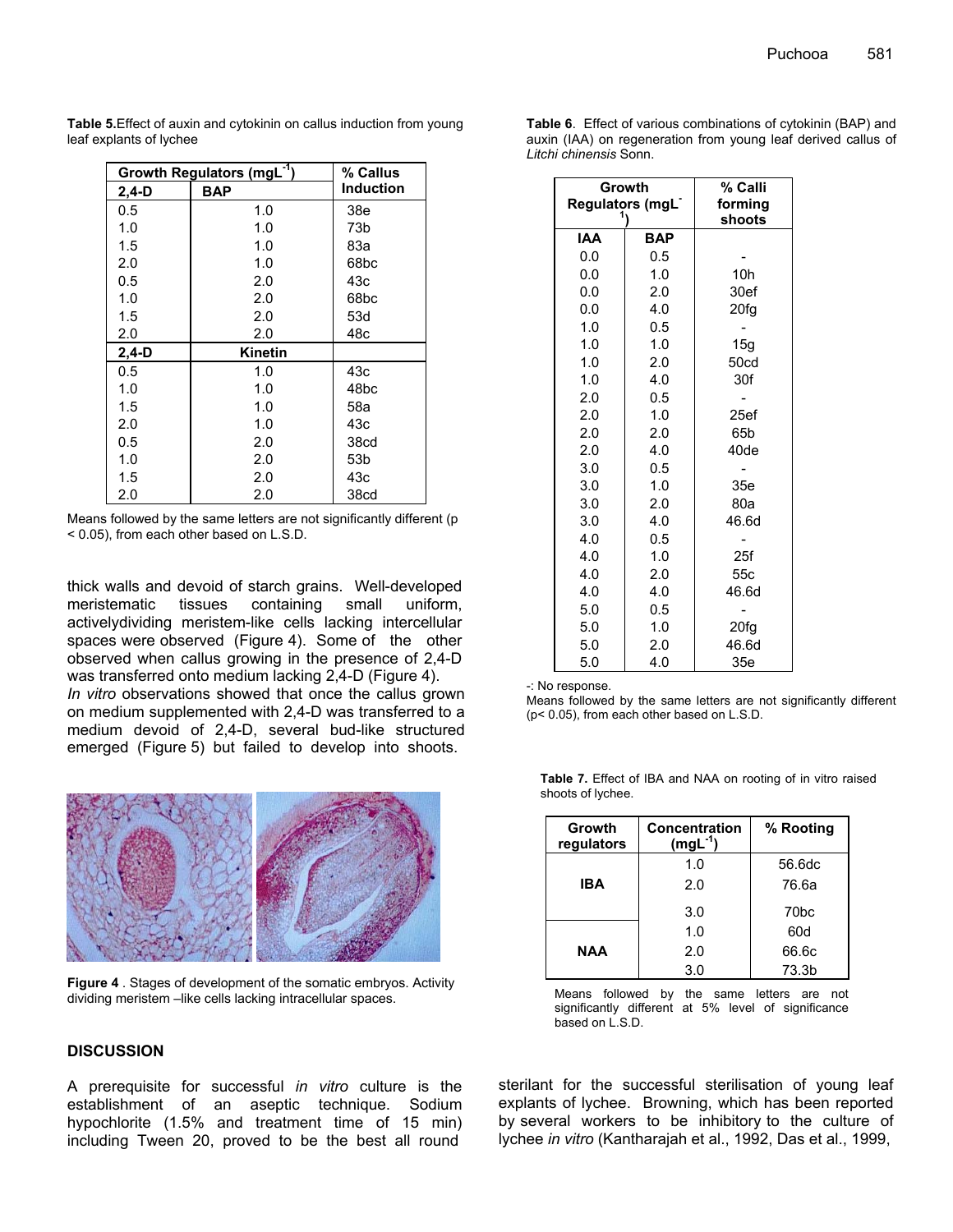



**Figure 5.** Young globular embryos induced from tissues of primary somatic embryos giving rise to buds (Bar: 1 mm)

Amin and Razzaque 1995),was controlled by the use of a combination of ascorbic acid (225 mgL $^{-1}$ ) and citric acid  $(225 \text{ mgl}^{-1})$  both during manipulation and culture of the explants. Other workers have used either PVP or activated charcoal to control browning.

There is a great deal of variability between plants and the growth regulators necessary for morphogenesis, and the growth regulator(s) requirement of each type of explant should be determined (Hussey, 1975, Hughes, 1981). Although 2,4-D could initiate callus when used alone, using a combination of auxin and cytokinin enhanced callus production. Similarly, for regeneration, when a cytokinin was used singly in the culture medium, there was low frequency of differentiation. Maximum regeneration capacity was observed when 2 mg $L^{-1}$  BAP and 3 mg $L^{-1}$  IAA were used after 30 days of culture. Shoots were observed after a further two weeks in culture. The failure or the low rate of callus producing shoots may be a result of growth regulator carry over or retention that offsets the subsequent experiments, especially the retention of 2,4-D. Das *et al.* (1999) reported 100% germination rate of lychee seeds *in vitro* using 20 mgL<sup>-1</sup> BAP. Kantharajah et al. (1992) and Amin

and Razzaque (1995) in their work on lychee also observed the benefial effect of BAP. In their work on lychee anther culture, Fu and Tang (1983) used 2,4-D and NAA for callus induction and a different cytokinin, (kinetin) but the same auxin (IAA) for regeneration. The results of this study, therefore, show that although auxin (2,4-D) on its own can be use for callus initiation in lychee, a low concentration of 2,4-D in combination with cytokinin (BAP) was more appropriate, and subsequent proliferation and differentiation of shoots from such calli using again BAP but in combination with IAA. Higher concentrations of 2, 4-D were avoided because of its possible role in chromosomal aberration and suppression of morphogenesis (Murashige, 1974).

Often hard to root species only express their rooting capacity, *in vitro*, under suitable conditions via direct or indirect rhizogenesis. Rhizogenesis is a complex phenomenon involving interactions between external factors, endogenous growth regulators levels and nutrition. However, the auxin related factors appear to be of major importance. In general, a high concentration of 2,4-D and NAA seems to favour indirect rhizogenesis, with several cell cycles preceding the recovery of rhizogenetic capacity. Highest percentage rooting was obtained with  $2.0 \text{ mgL}^{-1}$  IBA within three weeks in culture. Although NAA induced rooting, the roots were thin and delicate and the plantlets did not survive the hardening in peat, leca and vermiculite (1:1:1). On the other hand, plantlets in which roots were induced as a result of their treatment with IBA had a higher survival rate during hardening.

Many reports of somatic embryogenesis in hardwood trees indicate that somatic embryos have been produced, but the cultures fail to demonstrate continued embryo production. Generally these are reports of indirect embryogenesis, where, for example, individual somatic embryos arise from the explanted zygotic embryo cotyledon tissue. Often, only a single population of embryos is produced, some of which may mature and convert to plantlets. This was the case in the work of Das et al*.* (1999) on lychee. In a case like this, the culture represents a dead end with regard to clonal propagation. On the other hand, the cyclic production of new generations of somatic embryos, also known as repetitive embryogenesis, gives somatic embryogenesis its great potential for mass propagation and gene transfer, since a single culture undergoing repetitive embryogenesis is theoretically capable of generating an unlimited number of somatic embryos. This was the attempt by Yu *et al*. (2000) using lychee protoplasts.

Embryogenic callus was observed in this study on medium supplemented with 2,4-D and these eventually developed when grown on medium devoid of 2,4-D. Embryogenic cultures of some species require continuous exposure to auxin (or other plant growth regulators in some cases) to produce repetitive embryos, while in others, a pulse of auxin, such as 2,4-D, as short as a few days is sufficient to induce repetitive embryo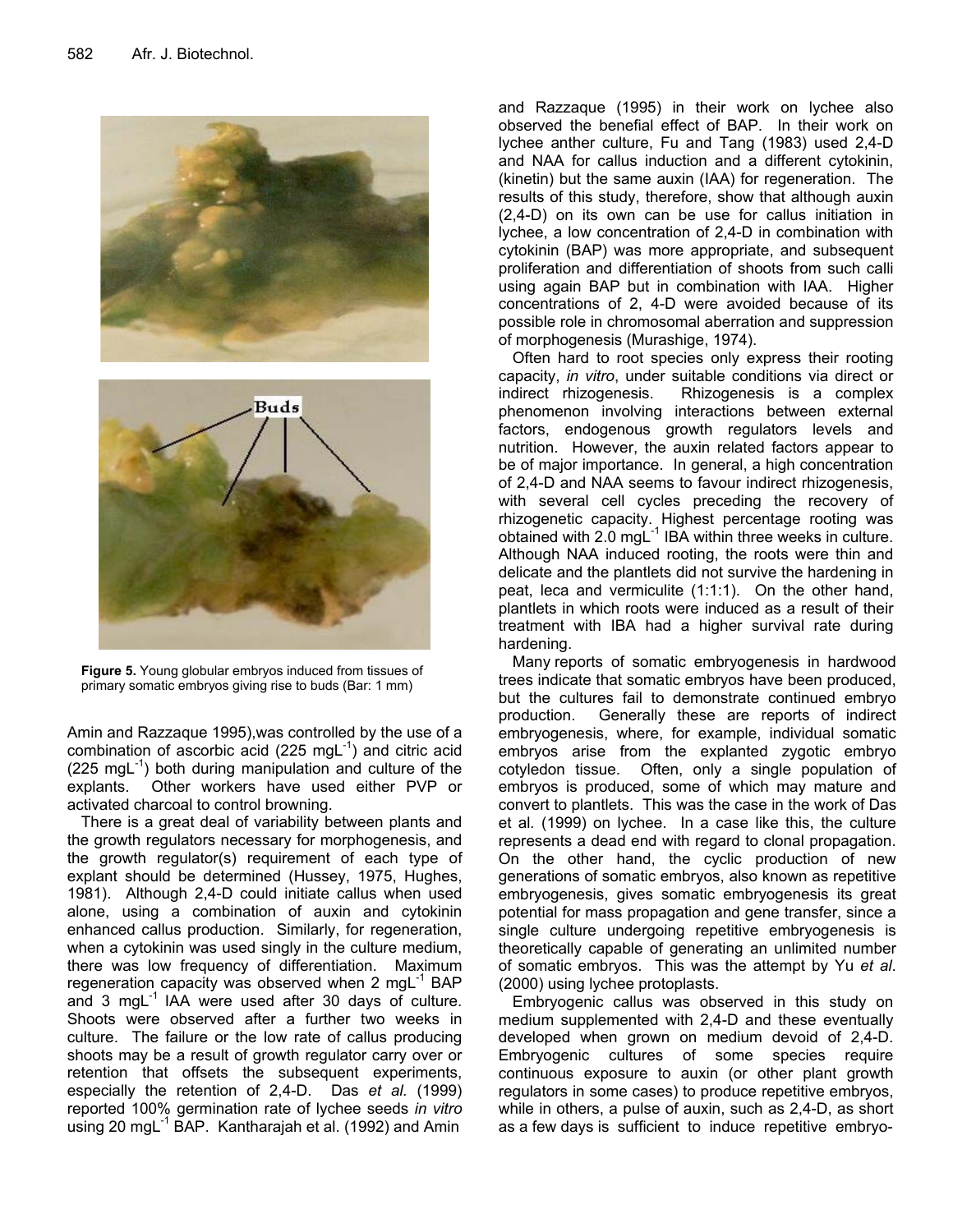genesis (Merkle, 1995). This has been observed in pecan (Wetzstein et al., 1989), black locust (Merkle and Wiecko, 1989) and big leaf magnolia (Merkle and Watson-Pauley, 1993). In a few cases, no exogenous application of plant growth regulator is required to trigger repetitive embryogenesis (Gharyl and Maheshwari, 1981). Once the influence of auxin is removed, the somatic embryos eventually switch to a program of development, maturation and germination, and repetitive embryogenesis stops. This was the case observed in this study. Similar results have also been observed in American chestnut (Merkle et al., 1991) where it was found that for continued production of somatic embryos was dependent on long-term exposure to 2,4-D. However, this is species dependent as prolonged exposure to 2,4-D in some species yields malformed embryos or embryos that fail to complete development (Parrott et al., 1988).

Plantlet regeneration from the somatic embryos was a problem in this study. This is in fact a major problem among hardwood species. Treatments to overcome this vary with species. For example, application of abscisic acid and osmoticum treatments seems to work with coniferous species (Attree et al*.,* 1991; Gupta et al., 1994). One general approach would be to mimic the conditions experienced by zygotic embryos in seeds prior to germination, for example, a cold stratification. Other treatments which have been found to work with hardwood species include direct treatment with benzylaminopurine and addition of ethylene biosynthesis inhibitor silver nitrate to the medium (Mathews and Wetzstein, 1993). This indicates that ethylene accumulation in the culture jar may be inhibitory to the development of plantlets from the somatic embryos. Further investigation is therefore required to test the efficacy of the above, either singly or in combination, on the regeneration of viable lychee plantlets from the somatic embryos.

In conclusion, Lychee plantlets were successfully regenerated *in vitro* using young leaf explants. Sterilisation for 15 min using sodium hypoclorite (1.5%) was sufficient to eliminate contamination. Browning was controlled by using a combination of ascorbic acid (225 mgL<sup>-1</sup>) and citric acid (225 mgL<sup>-1</sup>). 2,4-D in combination with cytokinin (BAP) was more efficient in callus initiation while BAP, but in combination with IAA, was more appropriate for the differentiation of shoots from callus. IBA  $(2.0 \text{ mgL}^{-1})$  promoted rooting of the shoots.

Somatic embryogenesis has been documented in species from most taxonomic groups. It is presumed to be a universal, heritable trait of higher plants, however, details of the genetic control of somatic embryo development remain unclear. In this study, no plantlets were obtained from these somatic embryos unfortunately. This is in fact a frequent problem among hardwood trees and requires further investigations. While somatic embryo genesis has many potential

advantages for mass propagation and genetic improvement of lychee, a number of limitations remain to be overcome before embryogenic systems can be applied for operational production of propagules. Detailed study is necessary to unlock the full potential of somatic embryogenesis and make it fully accessible as a tool for breeding and production for hardwood trees.

## **ACKNOWLEDGEMENT**

The author wishes to thank the Faculty of Agriculture, University of Mauritius for supporting this work.

### **REFERENCES**

- Amin MN, Razzaque MA (1995). Induction of somatic embryogenesis in the cultures of zygotic embryos of lychee. Bangladesh J. Bot.24:  $25 - 29.$
- Anon (1991). Tissue culture of lychee (*Litchi chinensis* Sonn.). In: CSFRI Information Bulletin 229: 1 – 2.
- Attree SM, Moore D, Sawhney VK, Fowke LC (1991). Enhanced maturation and desiccation tolerance of white spruce (*Picea glauca* Voss) somatic embryos: effects of a non-plasmolysing water stress and abscisic acid. Annals of Bot. 68: 519-525
- Chapman KR (1984). Sapindaceae: Lychee. *In*: Page P E (Ed), Tropical tree fruits for Australia. Brisbane: Queensland Department of Primary Industries: 179 – 191.
- Das DK, Shiva Prakash N, Bhalla-Sarvin N (1999). Multiple shoot induction and plant regeneration in litchi (*Litchi chinensis* Sonn.). Plant Cell Reports 18: 691 – 695.
- Durzan DJ (1984). Applications of plant tissue culture to Agriculture and Forestry. An overview. Symposium on Plant Cell and Tissue Culture. University of Tennessee, Knoxville, Sept 9 – 14, pp. 232 – 256.
- Durzan DJ (1988). Somatic poly embryogenesis for the multiplication of tree crops. Biotechnol. and Genetic Eng. Rev. 6: 341 – 367.
- Fu L , Tang D (1983). Introduction pollen plants of Litchi tree (*Litchi chinensis* Sonn.). Acta Genetica Sinica 10: 369 – 374.
- Gharyal PK, Maheshwari C (1981). In vitro differentiation in trees. Naturewissenschaften 68: 379-380.
- Gupta PK, Timmis R, Timmis K, Carlson W, Grob J, Welty E (1994). Plantlet regeneration via somatic embryogenesis in Douglas-fir (*Pseudotsuga menziesii*) In: TAPPI 1994 Biol. Sci. Symposium Proceedings, Minneapolis, MN. pp. 35-39.
- Hughes KW (1981). In vitro ecology: exogenous factors affecting growth and morphogenesis in plant culture systems. Env. Expt. Bot. 21: 281-288.
- Hussey G (1975). Totipotency in tissue explants and callus of some members of the Liliaceae, Iridaceae and Amaryllidaceae. J. Experimental Bot. 26: 256 – 262.
- Kantharanjah AS, Mc Conchie CA, Dodd WA (1992). In vitro embryo culture and induction of multiple shoots in lychee. Annals of Bot. 70:  $153 - 156$
- Lake B (1988). Lychees. Growth in Queensland Industry. Australian Horticul. 863: 80 – 81.
- Mathews H, Wetzstein HY (1993). A revised protocol for efficient regeneration of somatic embryos and acclimatization of plantlets in pecan, *Carya illinoensis*. Plant Sci. 91: 101 – 103.
- Menzel CM (1983). The control of floral initiation of lychee: A review. Scientia Horticulturae 21: 201 – 215.
- Merkle SA (1995). Strategies for dealing with limitations of somatic embryogenesis in hardwood trees. Plant Tissue Culture and Biotechnol. 1(3): 112 – 121.
- Merkle SA, Wiecko AT (1989). Regeneration of *Robina pseudoacacia* via somatic embryogenesis. Can. J. Res. 16: 420 –422.